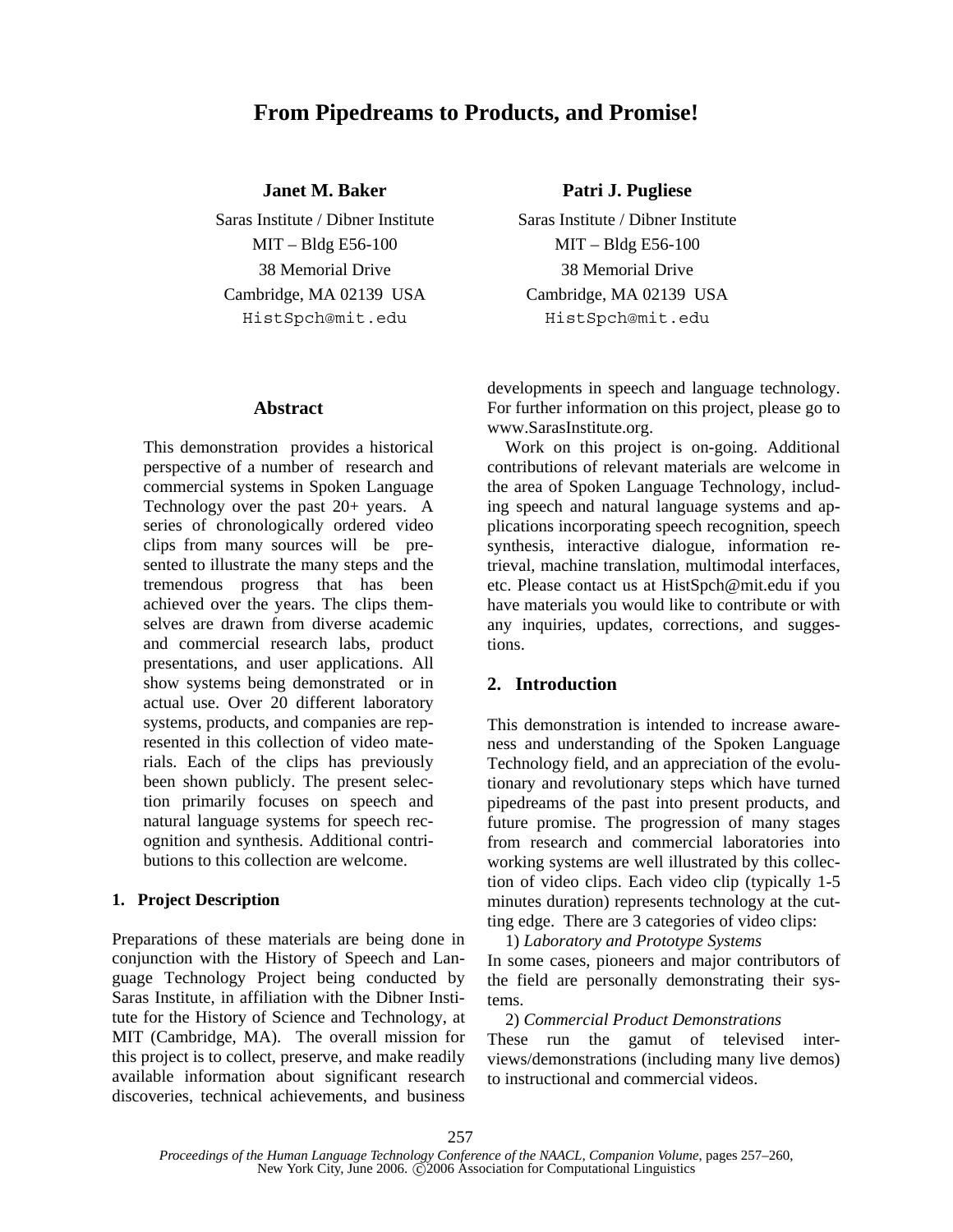#### 3) *User Applications*

Here users are demonstrating how they use their systems on a routine basis in a variety of diverse applications.

#### **3. Hardware**

With the advent of ever more powerful inexpensive silicon and the integration of computers with audio interfaces, the computing platforms on which spoken language technology resides have undergone dramatic changes, progressively reaching many more users, ever more conveniently. Over the past 30+ years, we have witnessed the transition from monolithic room-filling computers to personal, even hand-held devices supporting state-of-the-art speech technology. The type and scope of applications have concomitantly multiplied with the ready access of affordable useful technology. Like other initially expensive centralized hardware and even biological systems (!), as the cost curves come down, evolution progresses, and more processing can be conducted relatively or wholly autonomously, the processing itself can be far more distributed. So while there continue to be operations or services (e.g. call centers) which are still best done in a centralized fashion, the distribution and proliferation of stand-alone systems (e.g. PCs, and cell phones) become progressively more feasible and popular.

### **4. Speech Synthesis**

The primary focus of the present set of demonstrations is on speech recognition and synthesis. Starting with Homer Dudley's Voder (a manuallycontrolled speech synthesizer) at the 1939 World's Fair, audio examples of historical speech synthesis approaches and techniques clearly demonstrate extensive progress (see Resources). Video clips illustrate users interacting with different types of synthesis systems and applications.

Mechanical speaking machines in the 1700's eventually gave way to electrical devices in the early 1920's, which in turn gave way to computer generation of speech by the 1960's. The invention of the speech spectrogram in the 1940's spurred indepth speech research, and significantly facilitated speech signal and waveform analyses, which blossomed in the 1960's.

Speech generation has taken two basic forms.



With analysisresynthesis the speech waveform is first parameterized and then regenerated or played back, as in the Voder. With the advent of powerful inexpensive microprocessors and DSP chips in the 1970's, a multitude of diverse soundproducing consumer products hit the market. The popular Speak 'n Spell learning toy

introduced in 1978, was the most notable early entry.

*Articulatory synthesis*, first demonstrated in 1958, models the components and the characteristics of the physical production system - the articulators, their movements and their trajectories, as well as the vocal tract, its resonances, excitations, etc. A clear understanding of such a system is highly desirable, and may eventually be achieved. Unfortunately, the underlying complexity of the speech production system still confounds understanding and application utility. Consequently, while studies in articulatory synthesis are still ongoing, they were largely superceded by formant synthesizers.

*Formant synthesis*, also referred to as synthesisby-rule, characterizes speech in terms of a sourcefilter model. In this model, one or more sound sources, representing the vibrating vocal cords and noise dynamically produced at articulator constrictions, excite one or more filters, representing the vocal tract and side-tube (e.g. nasal branch, etc.) resonances. A catalog of sounds (corresponding to (sub) phones, diphones, or other units) can be constructed and then reassembled (and smoothed) in accordance with a dictionary of word or phrase pronunciations. With careful selection of materials, and the careful tuning and adjustments of parameters, synthetic speech can be made to sound very natural. Although computationally efficient, automatically achieving high quality output is neither easy nor consistently achievable.

*Concatenative synthesis* refers to the process of sequentially combining prerecorded exemplars of speech or other waveforms to produce the desired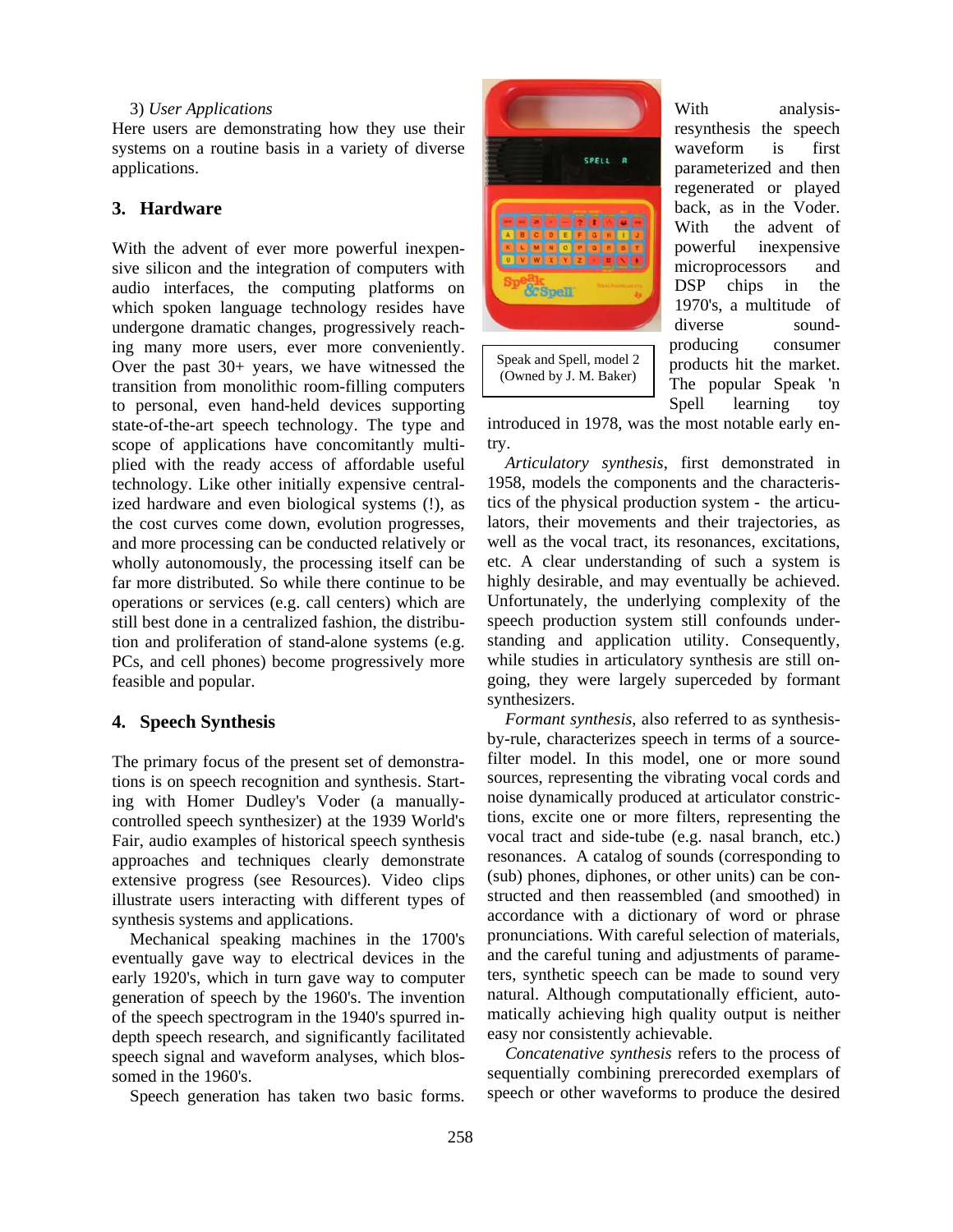output. A large database (including many phonetic elements, allophones, words, etc.) of wellconcatenated sound elements can easily produce synthetic speech indistinguishable from natural speech. This process is very memory-intensive, but typically produces the highest quality speech synthesis available. It is widely deployed in applications requiring natural-sounding speech output from a given voice.

 Although three major approaches are outlined here, a number of hybrid synthesizers, HMM synthesizers, and other synthesis methodologies are utilized to address different requirements.

## **5. Speech Recognition**

In the past century, speech recognition has progressed from recognizing small vocabularies to transcribing general purpose dictation in real time, recognizing commands in noisy environments, and reliably extracting words and information from telephone conversations and television broadcasts. In 1922, the toy dog "Rex", would spring from his

> doghouse when he was called by name! Early digit recognizers were demonstrated in the 1950's and 1960's, when the predominant approach was to recognize whole word templates. This approach continued up to the beginning of the 1970's when it started being gradually replaced by Hidden Markov Model (HMM) systems using stochastic models to more



Radio Rex in his house (Photo by Hy Murveit, Rex owned by Michael Cohen)

accurately characterize the naturally highly variable speech signal.

 Spurred on by government funders for "speech understanding" in Europe, Japan, and the USA, many university and commercial laboratories commenced to advance the technology. Proceeding first through limited vocabulary systems and highly constrained grammars, systems gradually expanded the number of words they could simultaneously distinguish, despite greater variability in speakers, languages, and progressively more challenging acoustic/channel and natural language environments. Starting in the 1970's, hefty specialpurpose commercial hardware systems were deployed for limited vocabulary industrial applications (e.g. for hands-free command/control, data entry, quality control, etc.), speaker verification, simple telephone data input and query systems, etc. Inexpensive PC sound board enabling discrete recognition started appearing in the market by the late 1970's to mid 1980's.

 In the latter 1980's, vocabulary expanded to several thousand words, and then in 1990, suddenly exploded to full general-purpose dictation capabilities, though still limited to *discrete* "one word at a time" input. Meanwhile in the early 1990's, the first speech audio-mining and audio information retrieval capabilities were successfully proven to work on prerecorded *conversational continuous* speech, on telephone and broadcast data. Real-time *continuous* speech dictation "software only" products became available and sold to millions of customers by the end of the 1990's. The availability of large corpora of recorded speech and text dramatically improved modeling capabilities and system performance for both dictation and transcription.

 Meantime telephone query systems allowed for users to engage in dialogue to get stock quotes, weather updates, and even make train and plane reservations. By the year 2000, commercial telephone directory assistance systems started appearing as well. Today call centers routinely employ speech technology to elicit and supply customer information through interactive spoken dialogue, in large part replacing expensive human operators. Though directed dialogues predominate, some mixed initiative dialogues ("How can I help you?") are becoming available. Spoken language translation programs, coupling speech recognition to machine translation software, started appearing first in the laboratory in the late 1990's, and then progressed to the marketplace on PCs and handheld devices, by about 2000. Major government-funded research initiatives are presently focusing on speech-to-speech systems with different language inputs and outputs.

 With embedded systems, speech input and output are now available on a growing number of consumer products including automotive navigation systems, PDAs and toys; hands-free voice